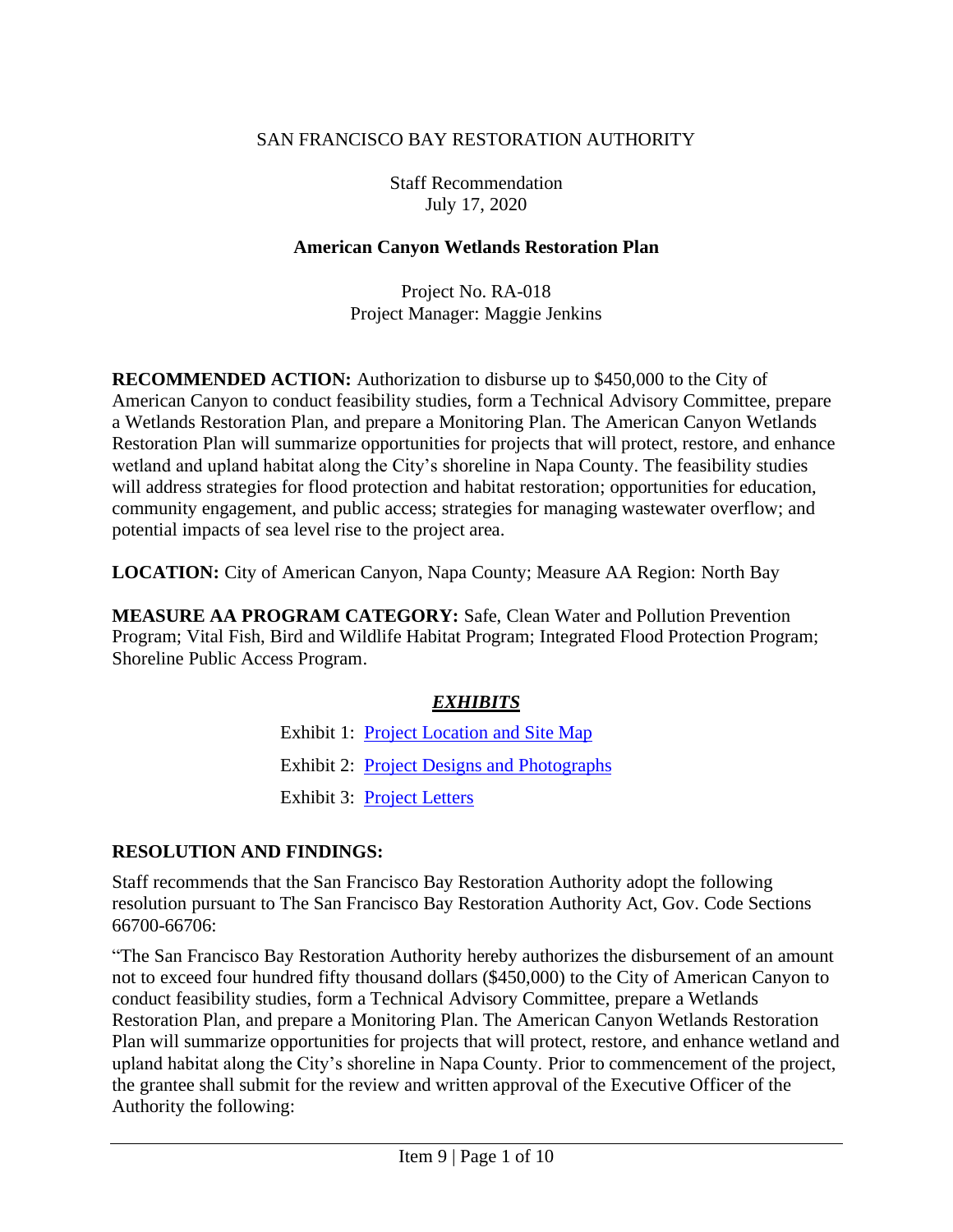- a. A detailed work program, schedule, and budget.
- b. Names and qualifications of any contractors to be employed in carrying out the project.
- c. A plan for acknowledgement of Authority funding."

Staff further recommends that the Authority adopt the following findings:

"Based on the accompanying staff report and attached exhibits, the San Francisco Bay Restoration Authority hereby finds that:

- 1. The proposed authorization is consistent with The San Francisco Bay Restoration Authority Act, Gov. Code Sections 66700-66706.
- 2. The proposed authorization is consistent with The San Francisco Bay Clean Water, Pollution Prevention and Habitat Restoration Measure (Measure AA)."

# **PROJECT SUMMARY:**

Staff recommends that the Authority authorize a grant up to four hundred and fifty thousand dollars (\$450,000) to the City of American Canyon to prepare a comprehensive Wetlands Restoration Plan ("Plan"), conduct feasibility studies, form a Technical Advisory Committee, and prepare a Monitoring Plan (collectively "the project"). The Plan will analyze opportunities for target projects to improve habitat, reduce flooding, reduce wastewater contamination risk, increase public access, and increase resiliency to sea level rise along the American Canyon shoreline. The project area consists of the North Slough, Lower Napa River wetlands, and upland habitats bordering the American Canyon community.

The City of American Canyon identified five main issues within the project area, including habitat degradation, flooding, wastewater contamination, limited public access, and susceptibility to rising seas. The wetlands surrounding the North Slough are divided by an eroding levee road and culvert system, which impedes the natural flow of water, fish and mammals. The stretch of levee road (Eucalyptus Drive) over the culverts has been decommissioned and now functions as a part of the San Francisco Bay Trail. Seasonal flooding of the Bay Trail at the levee road limits safe trail access and threatens nearby infrastructure located approximately 700 yards away. Alternative flood management strategies are needed to improve habitat and reduce flood risk. In the upland habitat within the southern region of the project area, the wastewater overflow pond sits adjacent to the Corporation Yard (Corp Yard), which was historically used for wastewater treatment. The wastewater overflow pond poses a contamination threat to the adjacent wetlands and uplands; and therefore, new strategies are needed to manage wastewater overflow for improved water quality.

Throughout the entire project area, there are limited education and recreation opportunities due to minimal public access to the water and wetlands. The Plan aims to evaluate opportunities to provide both education and recreation opportunities within the project area. Lastly, the project area and nearby homes and other infrastructure are threatened by projected sea level rise. Resilience strategies are needed to lessen the impacts on the habitats and structures along the shoreline. Development of the Plan is needed to help inform future restoration actions within the project area.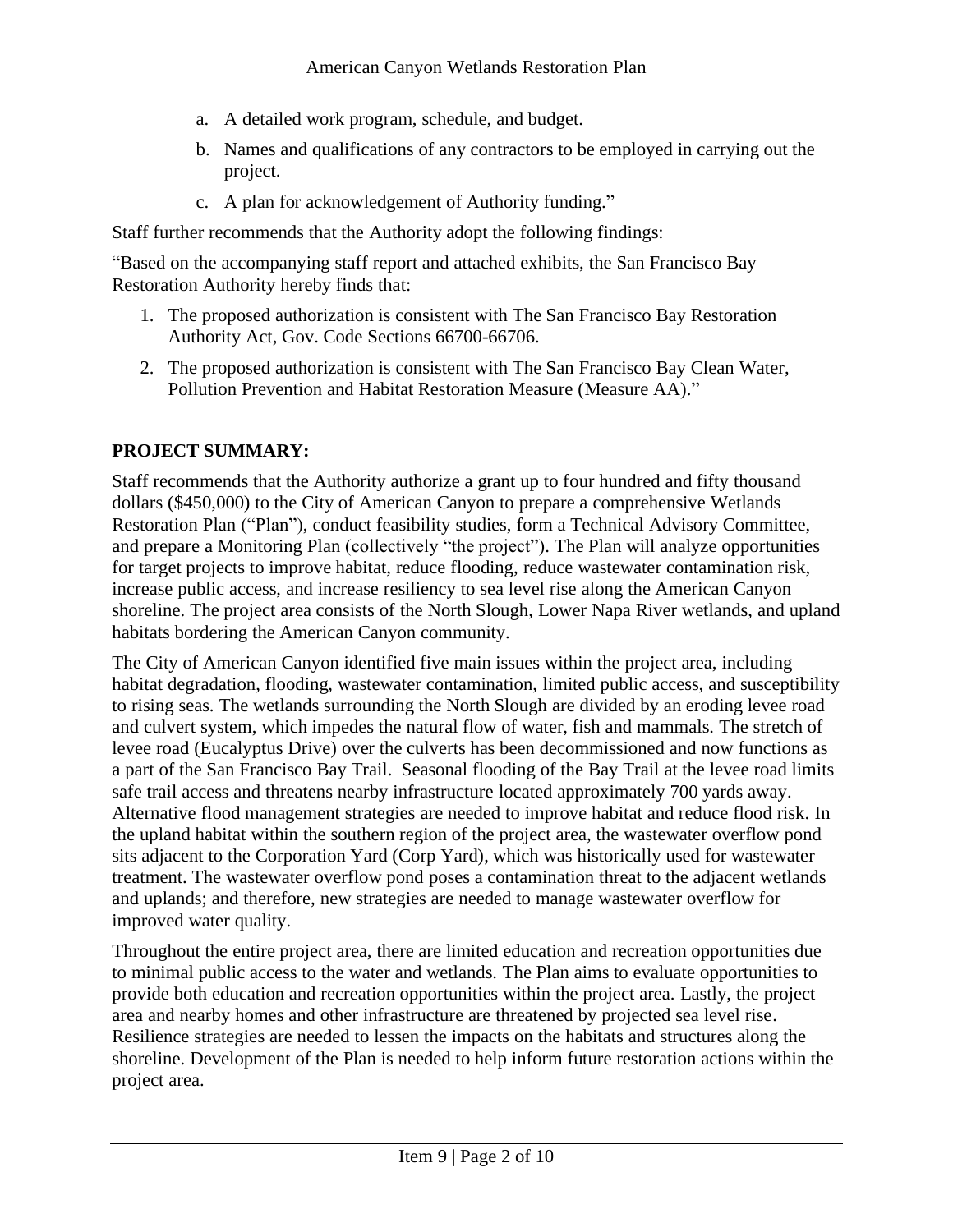The project will include the following elements:

- **Technical Advisory Committee (TAC)**: A Technical Advisory Committee will be formed to allow experts to provide insight on the proposed Plan and feasibility studies.
- **Feasibility Studies**: Three studies will be conducted to evaluate the feasibility of various improvements, which are described in detail below. Each study will identify possible project partners and funding sources for design, construction, and operation. The studies will also determine the potential benefits to habitat conditions from the proposed restoration and/or enhancement actions.
	- o The North Slough Levee Flood Protection and Habitat Restoration Study will analyze potential solutions to improve habitat and reduce flooding. The study will evaluate the following: 1) removing existing culverts at the levee; 2) implementing nature-based flood protection strategies; and 3) altering the levee and culvert design to restore natural tidal flows (i.e. box culvert, open bottom culvert, or bridge). The analysis will inform the development of the Plan by identifying solutions to prevent flooding, reduce erosion, improve the levee site, and preserve tidal marsh.
	- o The Corp Yard Wastewater Overflow Pond and Environmental Education Facilities Opportunities Study will consist of two main parts. The first part will evaluate potential solutions for reducing wastewater contamination risk, improving habitat, and increasing resiliency to sea level rise. This effort will include 1) identifying the risk of contamination to wetlands and uplands habitat from the wastewater overflow ponds; 2) assessing the value of restoring the wastewater overflow pond and portions of the Corp Yard to functioning wetland and upland habitat areas; 3) evaluating alternative options for wastewater overflow management; and 4) assessing future impacts of sea level rise to ensure sustainable project development. The second part of the study will identify opportunities for increased public access and education. The Corp Yard maintenance buildings will be evaluated as potential sites for an educational center and a public restroom facility.
	- o The Kayak Launch Recreational Facility Study will determine the most suitable location for an inclusive, Americans with Disabilities Act (ADA)-accessible kayak launch to be included in the San Francisco Bay Area Water Trail in order to improve public access and recreational opportunities. Three sites are being considered for the kayak launch, including the Corp Yard Site, North Slough Levee, and Glass Beach. The site selection process will include an evaluation of the potential adverse effects on wildlife. The study will also identify opportunities for interpretive signage and public outreach events to improve education and community engagement.
- **Wetlands Restoration Plan**: A comprehensive Wetlands Restoration Plan will be developed to identify potential projects that may be implemented to help improve habitat, reduce flooding, reduce wastewater contamination risk, increase public access, and increase resiliency to sea level rise along the American Canyon shoreline. The plan will incorporate results from the three feasibility studies and feedback from the community and Technical Advisory Committee (TAC).
- **Monitoring Plan**: The Monitoring Plan will identify appropriate monitoring strategies for each project identified in the Plan. The plan will outline recommended evaluation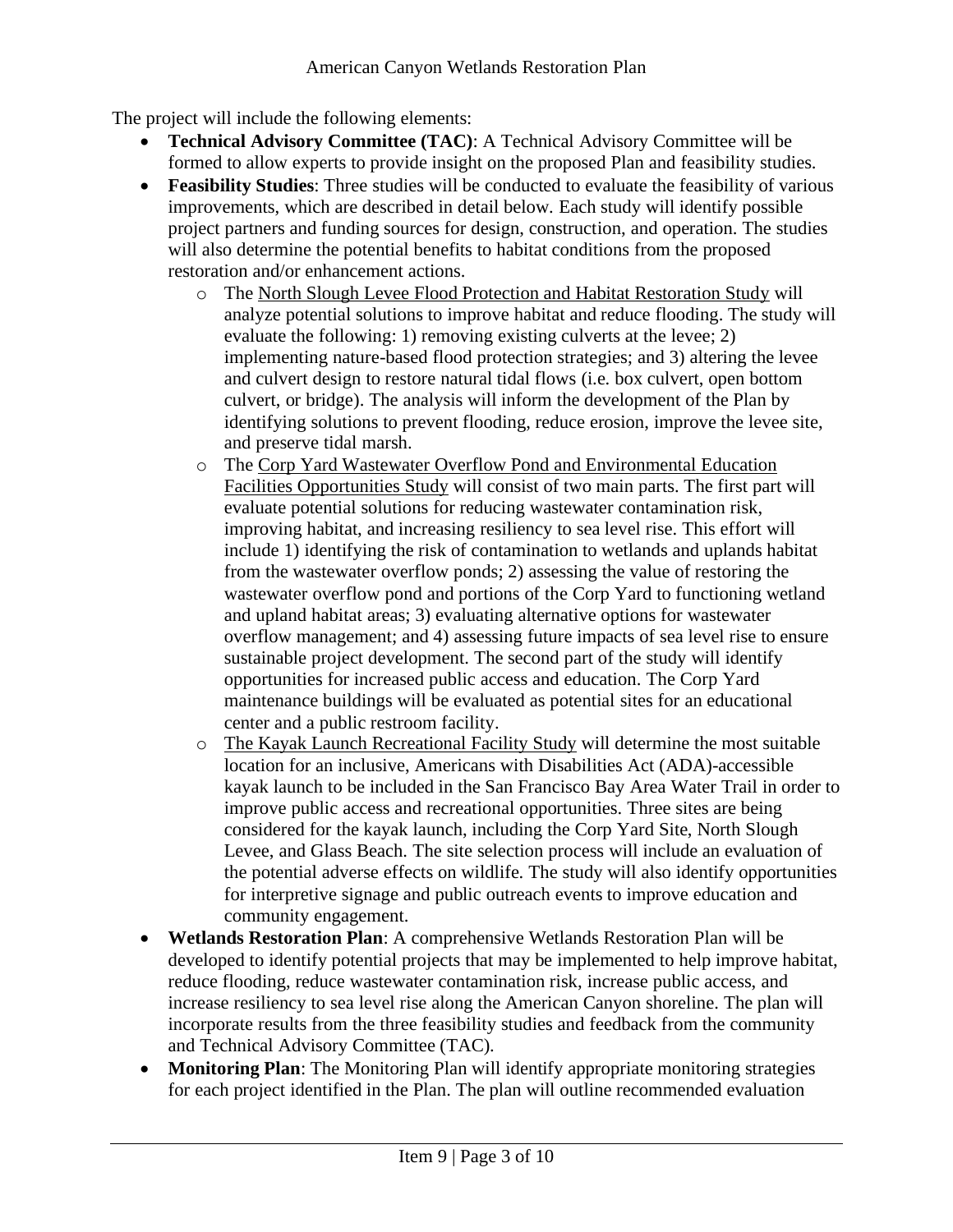methods and suggest baseline and post-project measures. The California Rapid Assessment Method (CRAM) will be utilized to generate baseline reports and projectspecific guidance will be developed to further evaluate wetlands and riparian habitats. The Monitoring Plan will incorporate feedback from the TAC and rely on guidance from EPA's National Wetlands Monitoring Workgroup's published resources. Where appropriate, data will be made available to the public through online information resources, such as EcoAtlas [\(https://www.ecoatlas.org/\)](https://www.ecoatlas.org/).

The City of American Canyon's project team and partners are well qualified to carry out the development of the Plan. A core team of four City staff will support the Plan development, including the Parks and Open Space Project Coordinator, Outdoor Recreation and Environmental Coordinator, Environmental Services Manager, and the Director of Parks. The City's project team has extensive experience in coastal resource conservation, environmental permitting and monitoring, and public engagement. The City has successfully completed multiple grant-funded projects and has the capacity to satisfy grant requirements. Past projects have included public access, education, recreation, and restoration components. The City contributed to the development of the Newell Open Space Preserve Management Plan and received grant funding from the California State Parks' Habitat Conservation Fund to enhance and protect the Newell Open Space Preserve. As a part of the first phase of the Clarke Ranch Master Plan, the City acquired grant funds to support the American Canyon's Wetlands Edge Park Environmental Education project.

The City will draw on input from local experts in the TAC who will help to guide the development of the proposed Plan and its feasibility studies. The TAC will be comprised of six supporting agencies, including American Canyon Community and Parks Foundation (ACCPF), California Department of Fish and Wildlife (CDFW), Napa County Flood Control and Water Conservation District, Napa County Regional Park and Open Space District, Napa County Resource Conservation District (RCD), and the American Canyon Open Space Advisory Committee. Collectively, these organizations have expertise in wetland biology and ecology, flood management, biological monitoring, watershed management, and outdoor education and recreation. The City is dedicated to finding a qualified consultant to develop the plan and will utilize the TAC's expertise to select a qualified consultant.

The project has broad public support and will incorporate community input throughout the planning process. The City has received six letters of support from local agencies and has commitment from several agencies to serve on the TAC. In particular, the proposed kayak launch and wetland restoration activities are well supported. Citizens of American Canyon identified a kayak launch as the most needed recreational item in the 2015 recreational needs assessment and identified wetlands restoration as a priority in the 2017 Clarke Ranch Community Park Master Plan. The City of American Canyon plans to actively seek community input through outreach events and public meetings. The TAC and City staff will host at least four public meetings and will accommodate diverse groups by hosting meetings at alternative times (nights, weekends) and sites (online and at title 1 schools, cultural and community gatherings, and youth sporting events when possible). The resulting Plan will benefit the community by providing strategies for improved flood management, water quality, and public access.

The project incorporates several proposed public access components that connect to the Bay Trail and Water Trail. The Kayak Launch Recreational Facility Study and Corp Yard: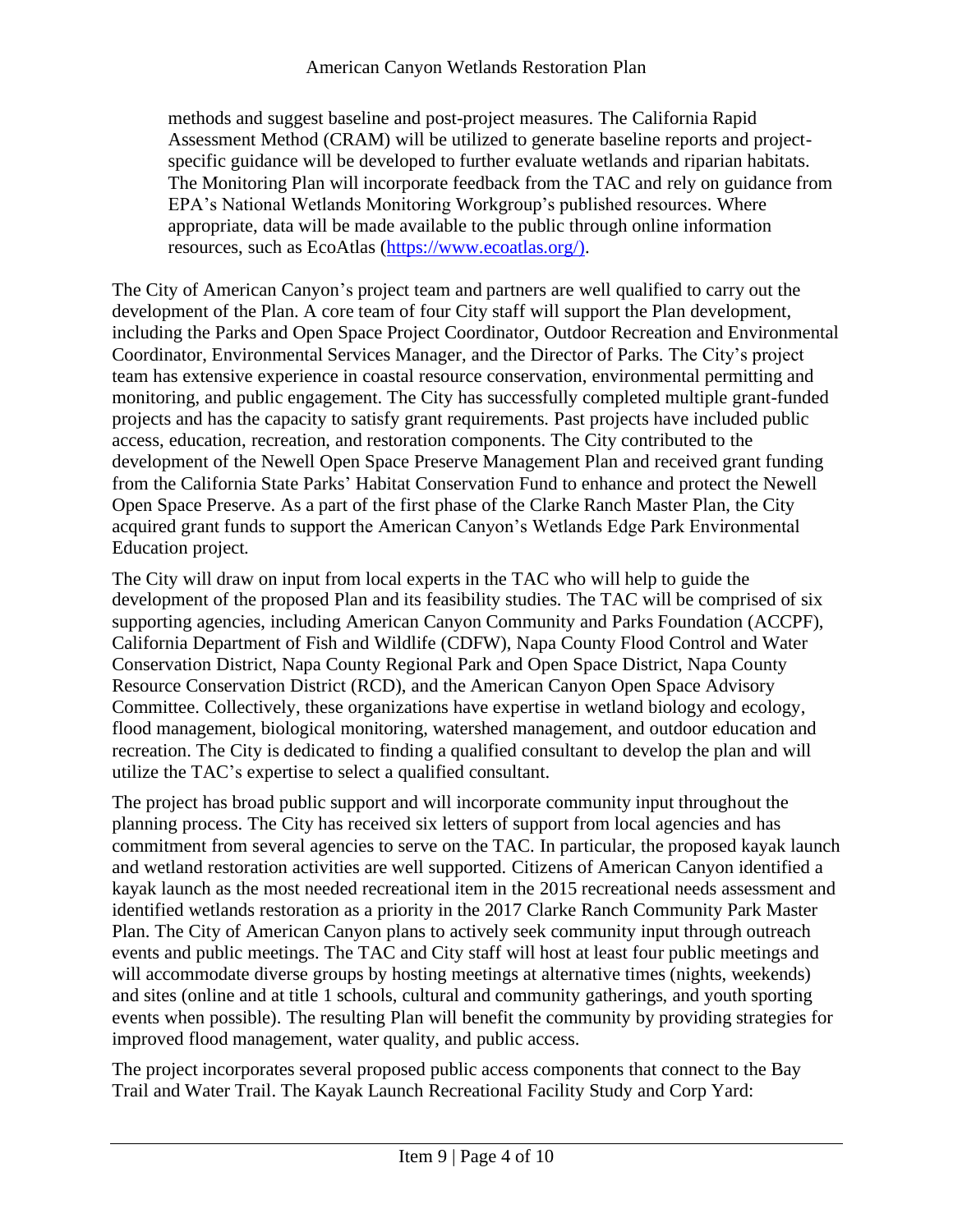Wastewater Overflow Pond & Environmental Education Facilities Opportunities Study both focus on developing strategies for improved public access. There are currently only two Water Trail access points within Napa County, both of which are north of the project site. The proposed recreational kayak launch would provide an additional trailhead on the Water Trail. In addition, the Corp Yard: Wastewater Overflow Pond & Environmental Education Facilities Opportunities Study will investigate further opportunities for education and public access at the Corp Yard Site, which is directly adjacent to the Bay Trail along Wetlands Edge road.

## **Site Description:**

The project area encompasses 150 acres within the Napa River watershed and is bordered to the east by the City of American Canyon and to the west by the Napa-Sonoma Marshes Wildlife Area and the Napa River. The project area consists of diked baylands north of the levee road (Eucalyptus Drive) and mudflats and tidal marsh south of the levee road, with a shallow channel running through the slough. A seasonal tributary, originating in the hills east of American Canyon, feeds into the North Slough. Just north of Highway 29 and Napa Junction Road, the North Slough runs westerly along vineyards and warehouses before turning south, flowing through the culvert system under the levee road (Eucalyptus Drive). It then continues through the Lower Napa River wetlands, open waters of the Napa River, and out towards San Pablo Bay. These wetlands are tidally influenced by the Napa River, and experience an approximately 5 ft daily tidal exchange. The wetlands transition to upland habitat along the eastern edge of planning area.

The North Slough wetlands provide diverse food resources for migratory birds along the Pacific Flyway, and provide habitat for the endangered salt marsh harvest mouse. They also provide habitat for a myriad of other birds, mammals, reptiles, and insects, including the North American beaver, the North American river otter, garter snake, western fence lizard, great blue heron, least sandpiper, and monarch butterfly, among others. Although the wetland habitat is functioning, portions of the upland habitat are degraded, such as the Corp Yard site.

The feasibility studies will involve the wetlands and uplands areas along the North Slough in the Lower Napa River wetlands, including the North Slough levee and Corp Yard site. At the northern end of the project site, the Bay Trail follows the levee road (Eucalyptus drive), which divides the North Slough wetlands. A pipe culvert system allows water to pass through several medium-sized pipes (approximately 24-36 inches in diameter) underneath the levee road. South of the levee road, the Bay Trail runs parallel to Wetlands Edge Road along the eastern edge of the project area. At the southern end of the project site, the Corp Yard sits directly adjacent to the Bay Trail within the upland habitat. The Corp Yard contains several maintenance buildings and parking areas. There is a gravel access road that leads to the North Slough channel. The wastewater overflow ponds are situated in the wetland habitat directly adjacent to the Corp Yard. The project area is owned in part by the City of American Canyon and in part by CDFW.

### **PROJECT FINANCING**

| <b>San Francisco Bay Restoration Authority</b> | \$450,000 |
|------------------------------------------------|-----------|
| <b>Others</b>                                  | \$0       |
| <b>Project Total</b>                           | \$450,000 |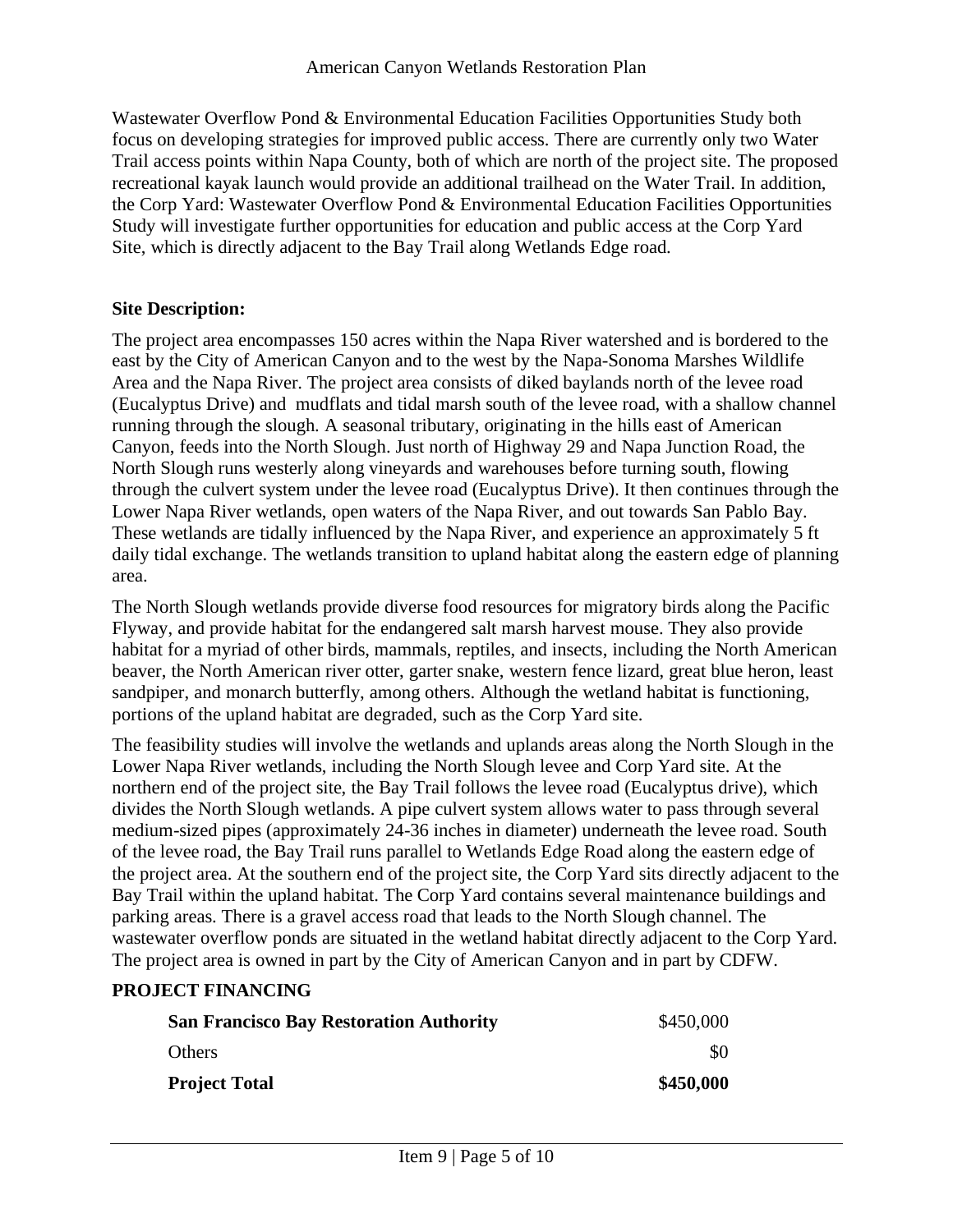The City of American Canyon will provide in-kind staff time, totaling an estimated \$43,000 to conduct project management activities.

#### **CONSISTENCY WITH AUTHORITY'S ENABLING LEGISLATION, THE SAN FRANCISCO BAY RESTORATION AUTHORITY ACT:**

The proposed project is consistent with Government Code Section 66704.5 of the Authority's enabling legislation, and therefore is eligible for grant funding from the Authority. The project location is within the Authority's jurisdiction, as defined by Government Code Section 66704.5(a). The project area, which includes wetlands and uplands adjacent to the City of American Canyon in Napa County, is within a shoreline parcel in the San Francisco Bay area and is outside of the Delta primary zone. The City of American Canyon meets the grantee eligibility criteria defined in Government Code Section 66704.5(a). Consistent with Government Code Section 66704.5(b), the project involves planning for the restoration of tidal wetlands and managed ponds; enhancement of a shoreline levee; and improvement of public access and recreation by adding a trailhead on the San Francisco Bay Area Water Trail and expanding educational opportunities. Funding this planning project is consistent with Section 66704.5(e), which allows the Authority to award grants for "all phases of planning, construction, monitoring, operation, and maintenance" of eligible projects.

## **CONSISTENCY WITH MEASURE AA PROGRAMS AND ACTIVITIES:**

The proposed project is consistent with the programs and activities of Measure AA, as outlined below:

The project would support the *Safe, Clean Water and Pollution Prevention Program's* purpose of providing clean water for fish, birds, wildlife and people, through developing wastewater overflow management strategies and planning for the restoration of wetlands that provide natural filters and remove pollution from the Bay's water.

The project would help implement the *Vital Fish, Bird and Wildlife Habitat Program's* purpose of significantly improving wildlife habitat to support and increase vital populations of fish, birds, and other wildlife in and around the Bay. The proposed feasibility studies address the need for providing expanded and improved habitat for fish, birds and mammals, and for restoring wetlands and other shoreline habitats to benefit wildlife. The North Slough Levee Flood Protection and Habitat Restoration Study will investigate reconfiguration of the North Slough levee to reduce impediment of fish, birds, and mammals. In addition, the Corp Yard: Wastewater Overflow Pond Study will evaluate the potential expansion of upland and wetland areas into the historic wastewater overflow pond and Corp Yard site.

The project is consistent with the goals of the *Integrated Flood Protection Program* to protect communities from coastal flooding. The North Slough Levee Flood Protection and Habitat Restoration Study will investigate how to best enhance the existing flood protection levee and will develop strategies for improving nature-based flood protection.

The *Shoreline Public Access Program'*s purpose is to enhance the quality of life of Bay Area residents, including those with disabilities, through safer and improved public access, as part of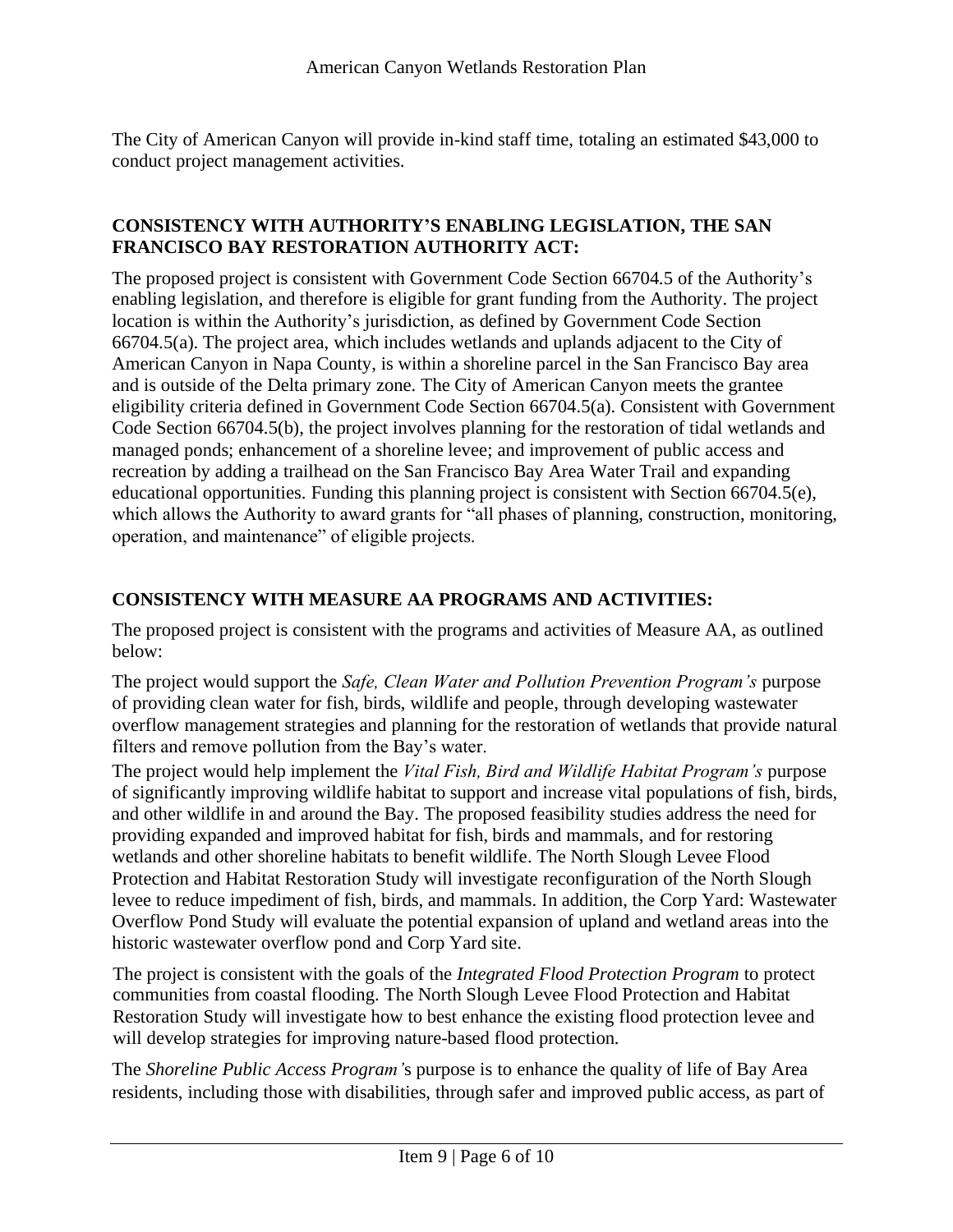and compatible with wildlife habitat restoration projects in and around the Bay. The project would support implementation of this program by planning the addition of an all-access kayak launch, which would function as a new trailhead on the Water Trail. The feasibility studies will also evaluate the Corp Yard site for education and public access opportunities. In addition, the project aims to identify locations for interpretative signage and locations for shoreline clean-up outreach events.

# **CONSISTENCY WITH MEASURE AA PRIORITIZATION CRITERIA:**

- 1. **Greatest positive impact.** The project's feasibility studies will result in a Wetlands Restoration Plan that will contribute to enhancing the Napa River watershed. The goal of the feasibility studies is to identify projects that will improve wildlife habitat and provide clean water and multiple benefits to Bay Area residents including flood protection and opportunities for public access, recreation, and outdoor education. The Corp Yard: Wastewater Overflow Pond Study will identify solutions to reduce risk of wastewater contamination and improve water quality. This will have cascading benefits to downstream areas, as water flows from the North Slough through wetlands into the Napa River and San Pablo Bay. In addition, the feasibility studies will contribute to enhanced public access to the Napa River and wetlands by analyzing opportunities for an ADA-accessible kayak launch, education center at the Corp Yard site, interpretive signage, and outreach events. In particular, the proposed kayak launch would provide recreational opportunities beyond the project site itself, by creating an additional trailhead on the Water Trail.
- 2. **Greatest long-term impact.** The City is considering the long-term sustainability of the planned projects. The Corp Yard: Wastewater Overflow Pond & Environmental Education Facilities Opportunities Study will investigate sea level rise impacts to the Corp Yard project area and will ensure that resiliency and sustainability are factored into consideration for proposed projects.
- 3. **Leveraging resources and partnerships.** The project will involve coordination and input from the following agencies: American Canyon Community and Parks Foundation, California Department of Fish and Wildlife, Napa County Flood Control and Water Conservation District, Napa County Regional Park and Open Space District, Napa County Resource Conservation District, and the American Canyon Open Space Advisory Committee. Members from the agencies listed above will serve on the Technical Advisory Committee to provide expertise on feasibility studies and advice on effective community engagement.
- 4. **Economically disadvantaged communities.** The development of the Wetlands Restoration Plan would benefit an economically disadvantaged community in the City of American Canyon. The area directly adjacent to the wetlands and Bay Trail, bordered to the north by Rio Del Mar and to the south by Benton Way, is designated as a low-income Community Block Group based on the 2017 SFBRA 80% Median Income Map. This community will benefit from plans for flood protection, sea-level rise resilience, and increased public access, and will be engaged in the planning process through a series of community meetings. The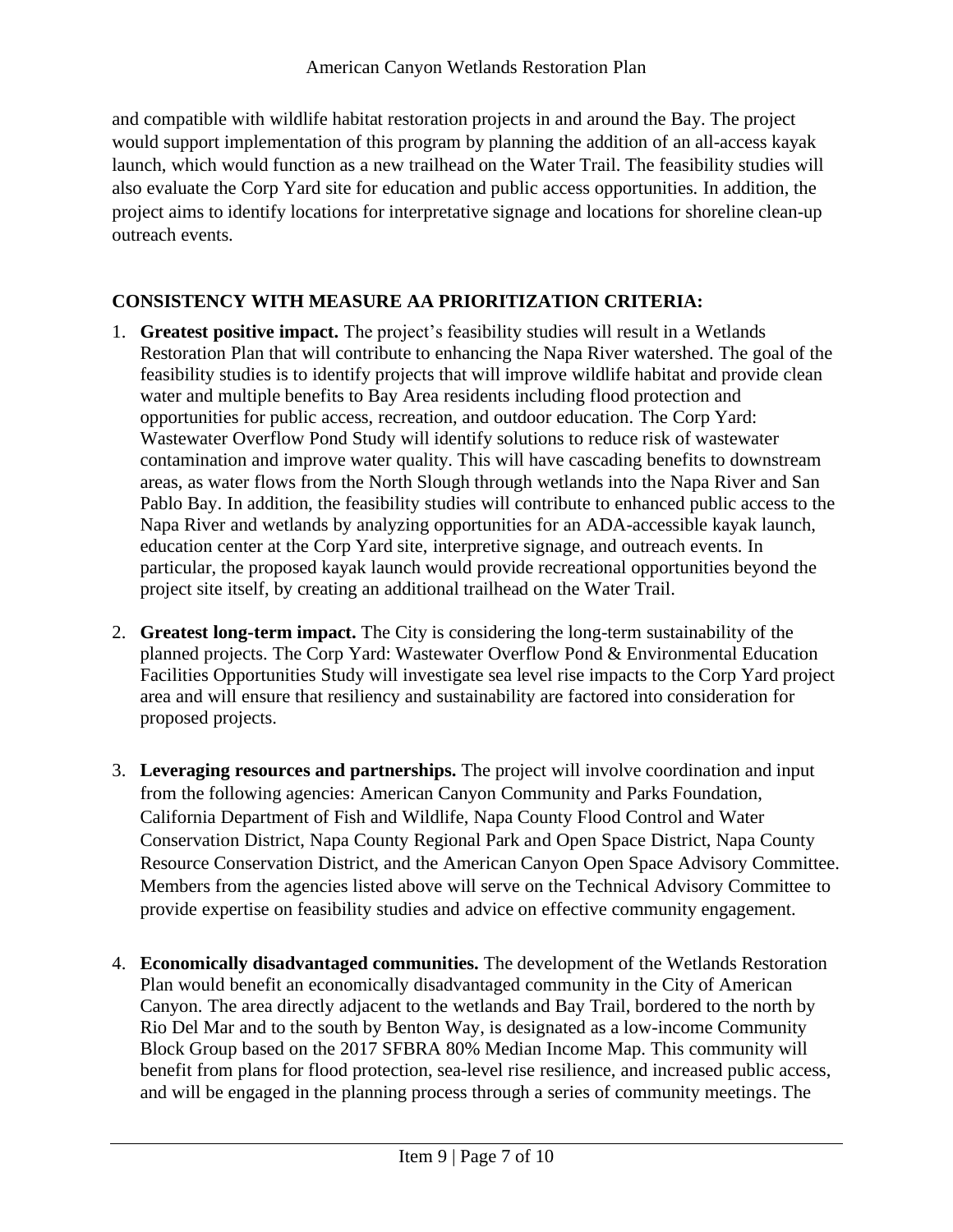project team plans to offer free access for individuals and school groups to the proposed kayak launch site.

- 5. **Benefits to economy.** Reducing flooding risk provides an economic benefit, as flooding can threaten local communities and infrastructure. Therefore, investing in flood management and sea level rise resilience planning can yield long-term economic benefits. The Plan will incorporate flood protection and sea level rise resilience planning through two of its feasibility studies. In addition, the kayak launch is expected to generate revenue directly for the City by collecting fees from organized tourist groups. There will be no fee collected for individuals utilizing the kayak launch.
- 6. **Engage youth and young adults.** Two of the feasibility studies will analyze opportunities for education, interpretation and outreach. The project team will be seeking input from several organizations to facilitate involvement of youth and young adults. They will consult with the American Canyon Community and Parks Foundation, The Napa County Resource Conservation District, the Napa County Flood Control and Water Conservation District, and the Napa County Regional Park and Open Space District. These partner organizations have experience engaging with youth and teaching natural resource protection skills.
- 7. **Monitoring, maintenance, and stewardship.** The project team will develop a detailed Monitoring Plan that outlines recommended evaluation methods and suggested baseline and post-project measures for each proposed project. Funding sources and project partners will be identified as a part of each feasibility study. The California Rapid Assessment Method (CRAM) will be combined with project-specific monitoring guidance for wetlands and riparian habitats. The project team will seek input on monitoring operations from the TAC and rely on guidance from the EPA's National Wetlands Monitoring Group. In addition, they will seek guidance from the TAC on developing community stewardship through education and outreach events.

### 8. **Coastal Conservancy's San Francisco Bay Area Conservancy Program.**

- a. The project is supported by regional plans including: *Restoring the Estuary, The Baylands and Climate Change, Recovery Plan for Tidal Marsh Ecosystems for Northern and Central California, Comprehensive Conservation and Management Plan for the San Francisco Estuary, Surviving the Storm, San Francisco Bay Trail Plan, Water Quality Control Plan for the San Francisco Bay Basin*.
- b. The proposed project serves a regional constituency. The results of the feasibility studies will inform future implementation phases that will have benefits beyond the immediate project site. One major focus of the plan is improving public access. The Bay Trail serves the entire San Francisco Bay, connecting communities to open spaces and outdoor education opportunities. Visitors will benefit from proposed education and recreation opportunities located directly adjacent to the Bay Trail at the Corp Yard site and kayak launch. In addition, the water flowing through the project site is connected to the lower reaches of the Napa River and feeds into San Pablo Bay. Therefore, identifying solutions to reduce wastewater contamination risk and improve water quality at the project site will also benefit constituents in San Pablo Bay.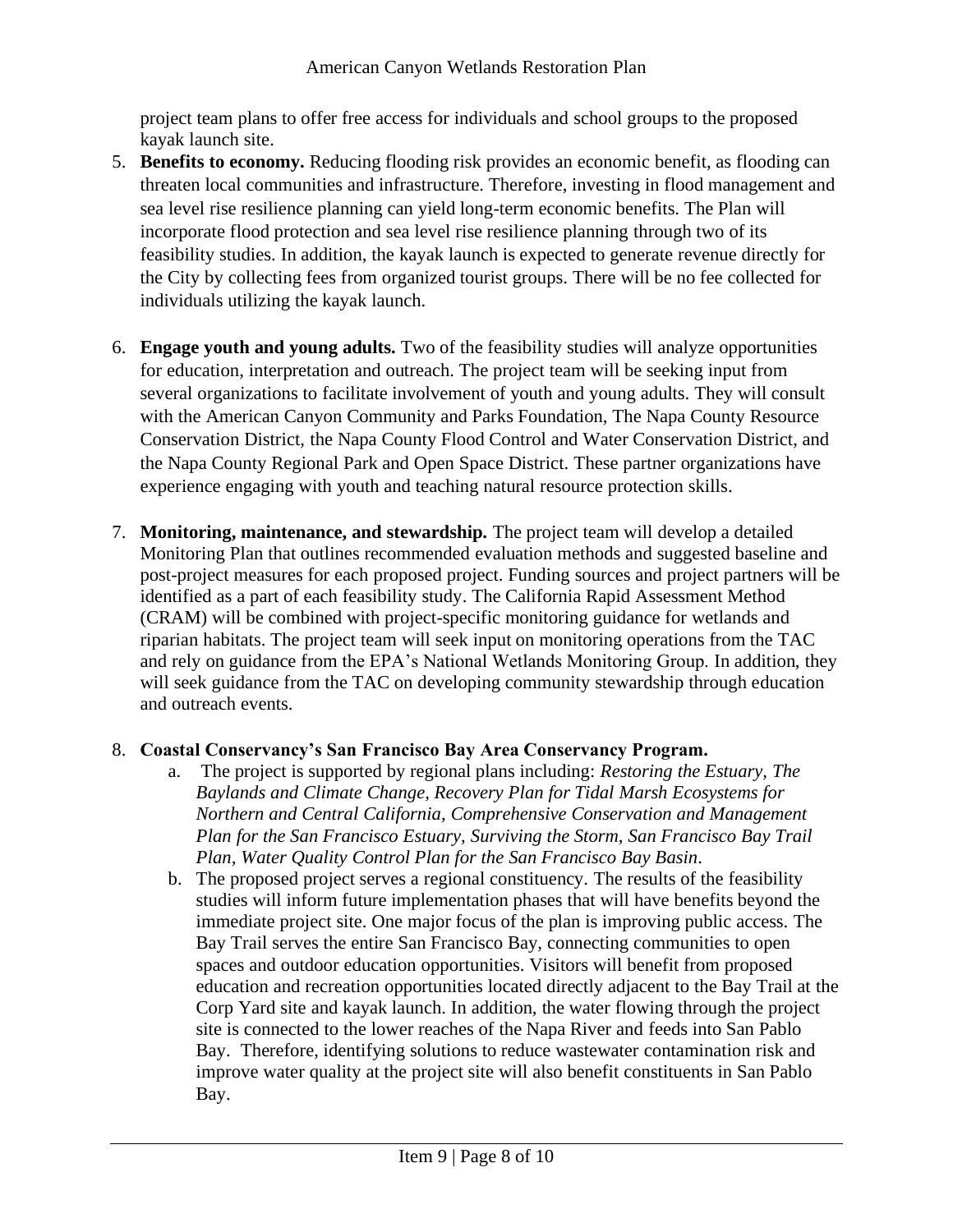- c. The proposed project can be implemented in a timely way. The project can begin as soon as funding is secured through the propose authorization and is projected to be completed by 2022.
- d. The proposed project provides opportunities for benefits that could be lost if the project is not quickly implemented. The Plan will address several urgent issues including flooding, habitat degradation, water contamination, limited public access, and sea level rise.

## 9. **San Francisco Bay Conservation and Development Commission's Coastal Management Program.** The feasibility studies address several policies of BCDC's San Francisco Bay Plan, part of its Coastal Management Program:

Tidal Marshes and Tidal Flats Policy 5: The Plan will recommend a mechanism to restore natural tidal flows at the North Slough levee, preserving tidal marsh;

Tidal Marshes and Tidal Flats Policy 6: The project will include the development of a monitoring program with project-specific monitoring recommendations. The Wetlands Restoration Plan will be based on analysis of tidal flows, localized sediment erosion, and resilience to sea level rise and climate change;

Public Access Policy 3: The project will consult with appropriate agencies as a part of the TAC involvement to determine the appropriate location for public access;

Public Access Policy 4: Public access will be sited, designed and managed to prevent significant adverse effects on wildlife;

Public Access Policy 5: Project plans include outreach to a diverse group of community members and specify plans to create inclusive public access;

Environmental Justice and Social Equity Policy 3: Equitable community outreach and engagement will be conducted;

Public Access Policy 6: Public access at the Corp Yard site will be sited, designed, and managed to avoid significant adverse impacts from sea level rise and shoreline flooding. Public Access Policy 8: The public access improvements will be designed to encourage diverse Bay-related activities and will provide barrier free access for persons with disabilities;

Public Access Policy 14: Public access is being integrated early into the planning and design of a habitat restoration project;

Climate Change Policy 4: The project will give special consideration for preservation and habitat enhancement to areas vulnerable to future flooding;

Climate Change Policy 5: The project will incorporate sea level rise adaptation approaches where feasible and appropriate for the Corp Yard site;

Recreation Policy 1: The project will incorporate plans for an accessible water-oriented recreation opportunity as a part of the Kayak Launch Recreational Facility Study.

# 10. **San Francisco Bay Joint Venture's Implementation Strategy.**

The proposed project is not currently on the Joint Venture's list, but the project is consistent with the Joint Venture's Implementation Strategy. The resulting Wetlands Restoration Plan will contribute to the Joint Venture's goal of protecting, restoring and enhancing wetlands and